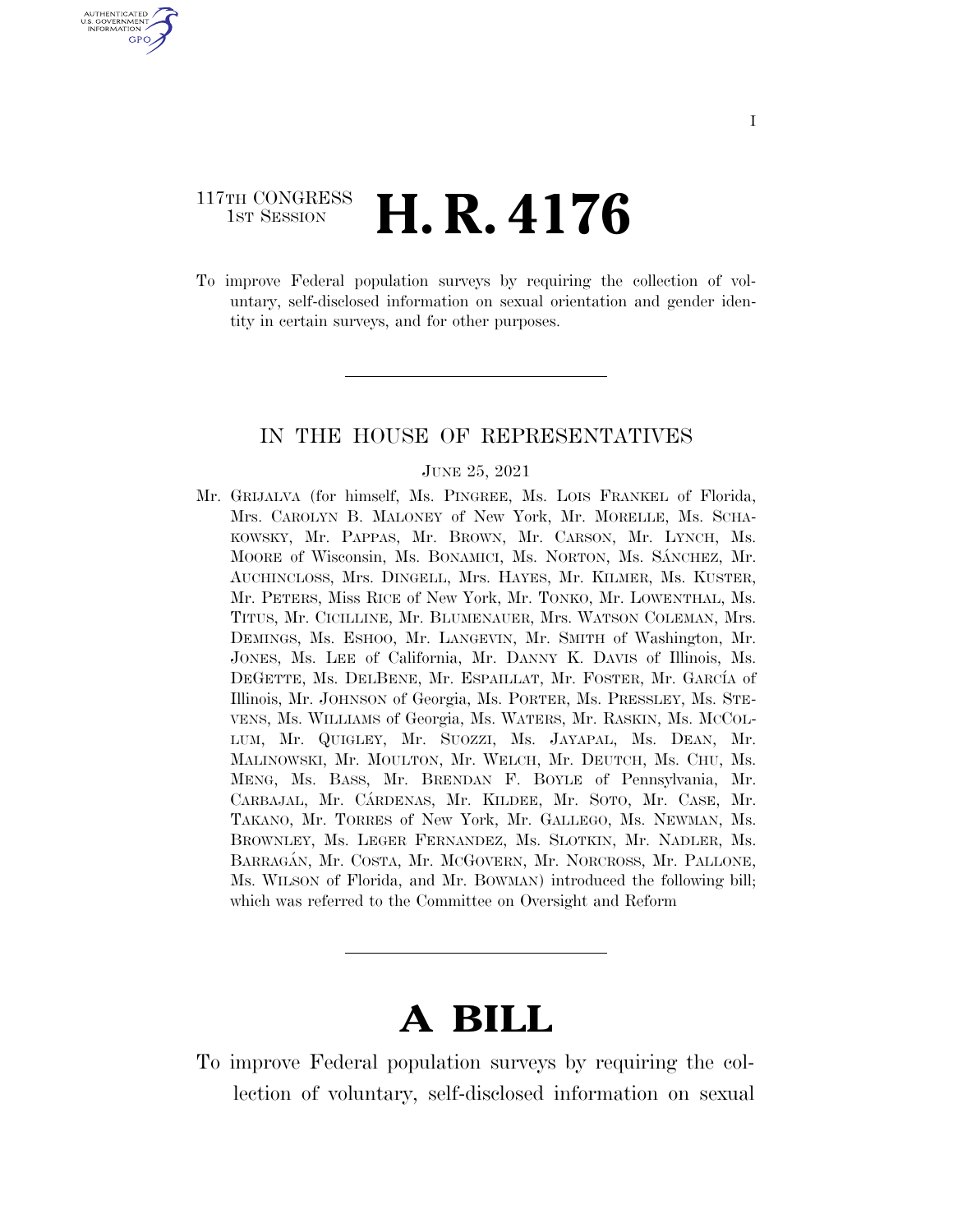orientation and gender identity in certain surveys, and for other purposes.

 *Be it enacted by the Senate and House of Representa-tives of the United States of America in Congress assembled,* 

### **SECTION 1. SHORT TITLE.**

 This Act may be cited as the ''LGBTQ Data Inclu-sion Act''.

# **SEC. 2. REQUIREMENT TO COLLECT DATA ON SEXUAL ORI-ENTATION AND GENDER IDENTITY.**

 (a) SURVEY REQUIREMENT.—Any agency that col- lects information through a survey that includes demo- graphic data where subjects either self-report information or a knowledgeable proxy provides information about the subject or responds for all persons in a household shall, not later than 180 days after the date of the enactment of this Act, establish data standards that require, with re-gard to such a survey the following:

 (1) REVIEW.—The review of existing data sets to determine in which data sets information about sexual orientation and gender identity is not in-cluded.

 (2) METHODS.—An identification of appro- priate methods to include questions on sexual ori- entation and gender identity in surveys that facili- tate categorization, voluntary participation, and pre-serve privacy and confidentiality.

•**HR 4176 IH**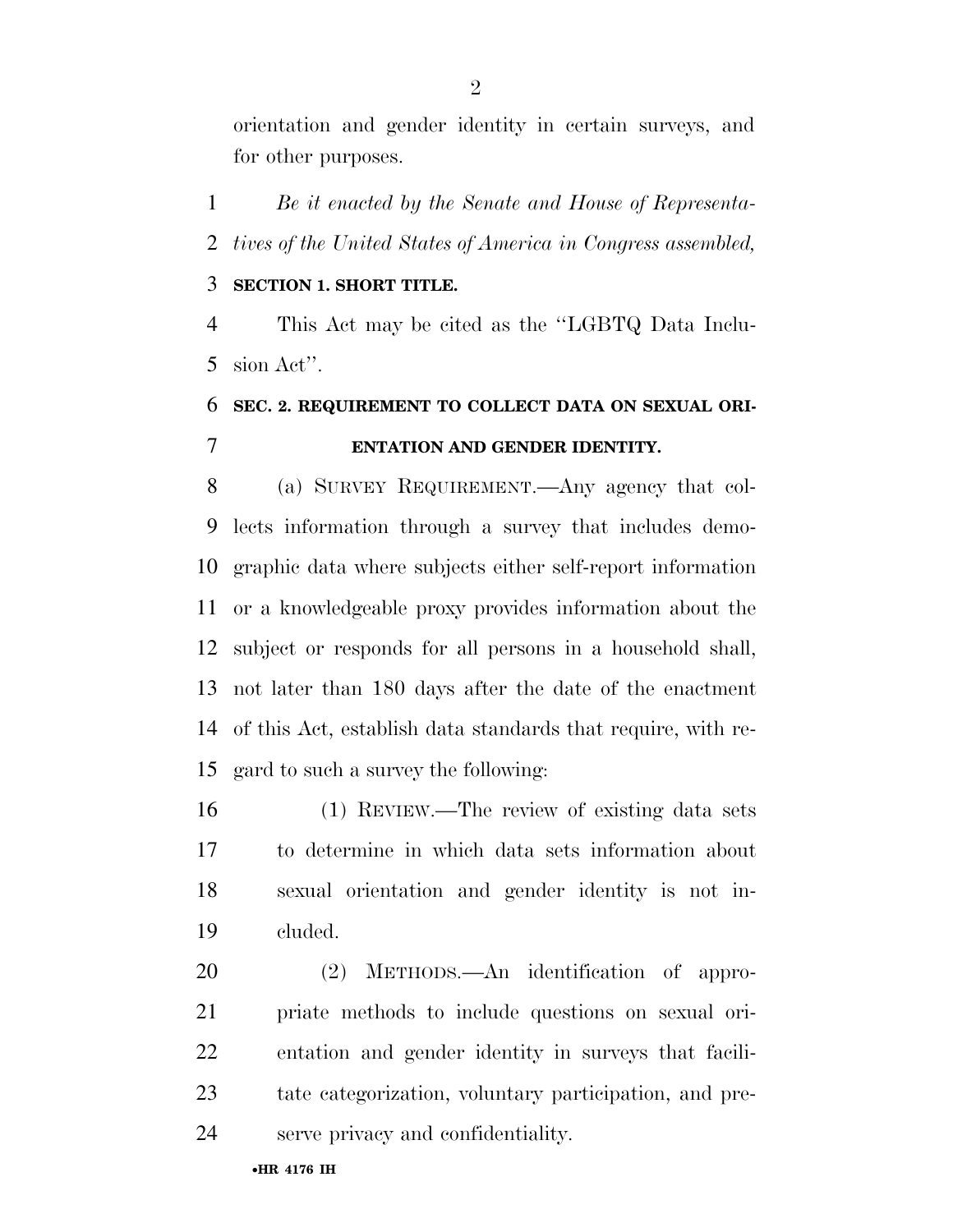(3) DATA COLLECTION.—The use of the appro- priate methods identified in paragraph (2) to gather data on sexual orientation and gender identity.

 (4) ASSESSMENT.—The implementation of a process to routinely assess needed changes in survey methods related to asking questions on sexual ori-entation and gender identity.

 (b) DATA REPORTS.—Any report published by an agency that relies on survey demographic data shall in- clude information on sexual orientation and gender iden-tity.

 (c) CONFIDENTIALITY.—Any information collected relating to the sexual orientation or gender identity of a survey participant shall be maintained in accordance with the confidentiality and privacy standards and policies for the protection of individuals applicable to that survey.

(d) APPLICABILITY.—

 (1) CONSTRUCTION.—Nothing in this Act shall be construed to require an individual to disclose their sexual orientation or gender identity to an agency.

 (2) EXEMPTION FROM PENALTY.—An indi- vidual shall not be subject to any fine or other pen- alty for refusing to answer, or providing a false an-swer to, any survey question regarding gender iden-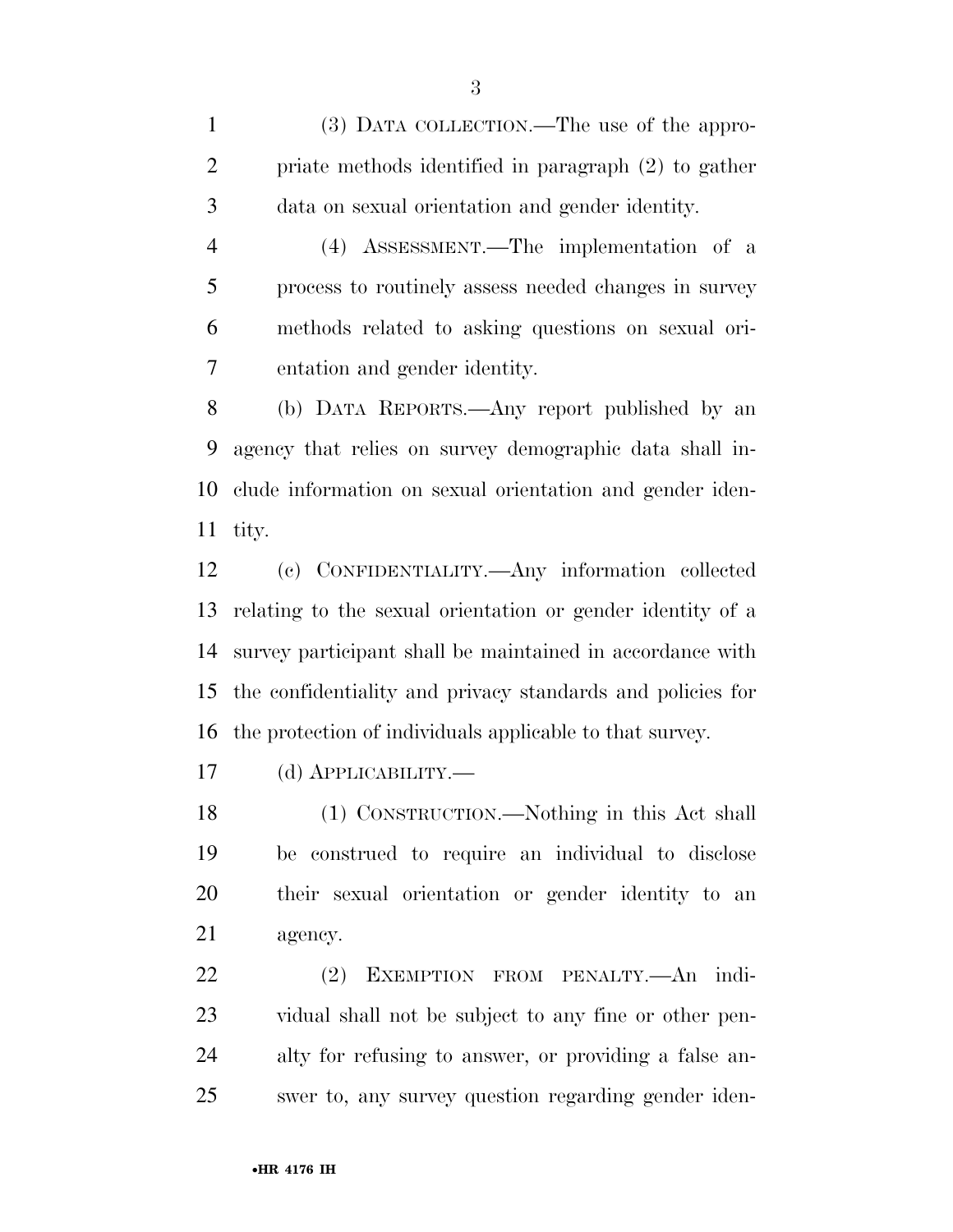tity or sexual orientation, including any fine or pen- alty under subchapter II of chapter 7 of title 13, United States Code.

 (e) RULE OF CONSTRUCTION.—Nothing in this sec- tion shall be construed to permit the use of information collected under this section in a manner that would ad-versely affect any individual.

(f) DEFINITIONS.—In this section:

 (1) AGENCY.—The term ''agency'' has the meaning given that term in section 551 of title 5, United States Code.

 (2) DEMOGRAPHIC DATA.—The term ''demo- graphic data'' means information about the race or ethnicity, sex, and age of a survey participant or population.

 (3) GENDER IDENTITY.—The term ''gender identity'' means an individual's sense of being male, female, transgender, or another gender, as distinct from the individual's sex assigned at birth.

 (4) SEXUAL ORIENTATION.—The term ''sexual orientation'' means how a person identifies in terms of their emotional, romantic, or sexual attractions, and includes identification as straight, heterosexual, gay, lesbian, or bisexual, among other terms.